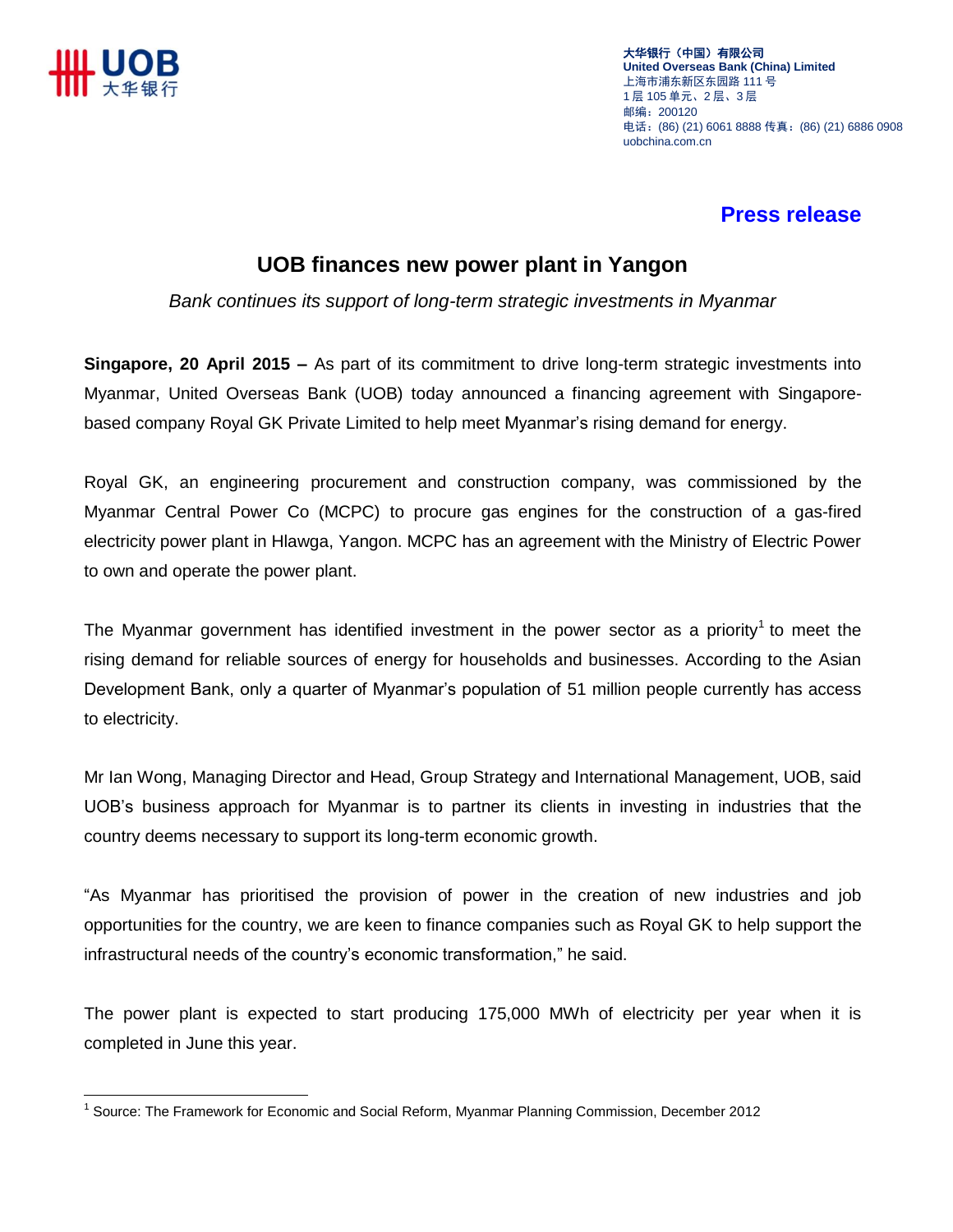

Mr Zeya Mon, Director, Royal GK, said, "We are delighted to expand our operations here in Myanmar and to help serve the country's increasing demand for electricity. This is a significant milestone for us and UOB has been instrumental to this project by supporting us with funding from Singapore."

The signing of the financing agreement with Royal GK is one of many companies that UOB has financed to provide electricity to Myanmar. Last year, UOB financed Singapore-based Asiatech Energy in building a combined cycle gas-fired power plant in Mon State, Myanmar. The Bank has also partnered US-based APR Energy, a global leader in power solutions, in their construction of a 100 MW power plant in the Mandalay region of Myanmar. The APR Energy contract was the first power generation agreement signed by a US-based company with the government of Myanmar since the lifting of sanctions in 2013.

UOB is one of nine foreign banks to receive a Foreign Bank License from the Central Bank of Myanmar in October last year.

– Ends –

## **About United Overseas Bank**

United Overseas Bank Limited (UOB) is a leading bank in Asia with a global network of more than 500 offices in 19 countries and territories in Asia Pacific, Western Europe and North America. Since its incorporation in 1935, UOB has grown organically and through a series of strategic acquisitions. UOB is rated among the world's top banks: AA1 by Moody's and AA- by Standard & Poor's and Fitch Ratings respectively.

In Asia, UOB operates through its head office in Singapore and banking subsidiaries in China, Indonesia, Malaysia, Thailand and the Philippines, as well as branches and representative offices.

UOB plays an active role in the community, focusing on the arts, education and children. It has, over more than three decades, held the longest-running art competition in Singapore, the UOB Painting of the Year, which has since been extended across Southeast Asia. In recognition of its contributions to the arts, UOB was conferred the Singapore National Arts Council's Distinguished Patron of the Arts Award for the tenth consecutive year in 2014. UOB also encourages its employees across the region to be involved in its regular volunteer activities. This includes the annual UOB Heartbeat Run which is held in China, Indonesia, Malaysia, Singapore and Thailand.

**For media queries, please contact:**  Chloe Yao Strategic Communications and Customer Advocacy